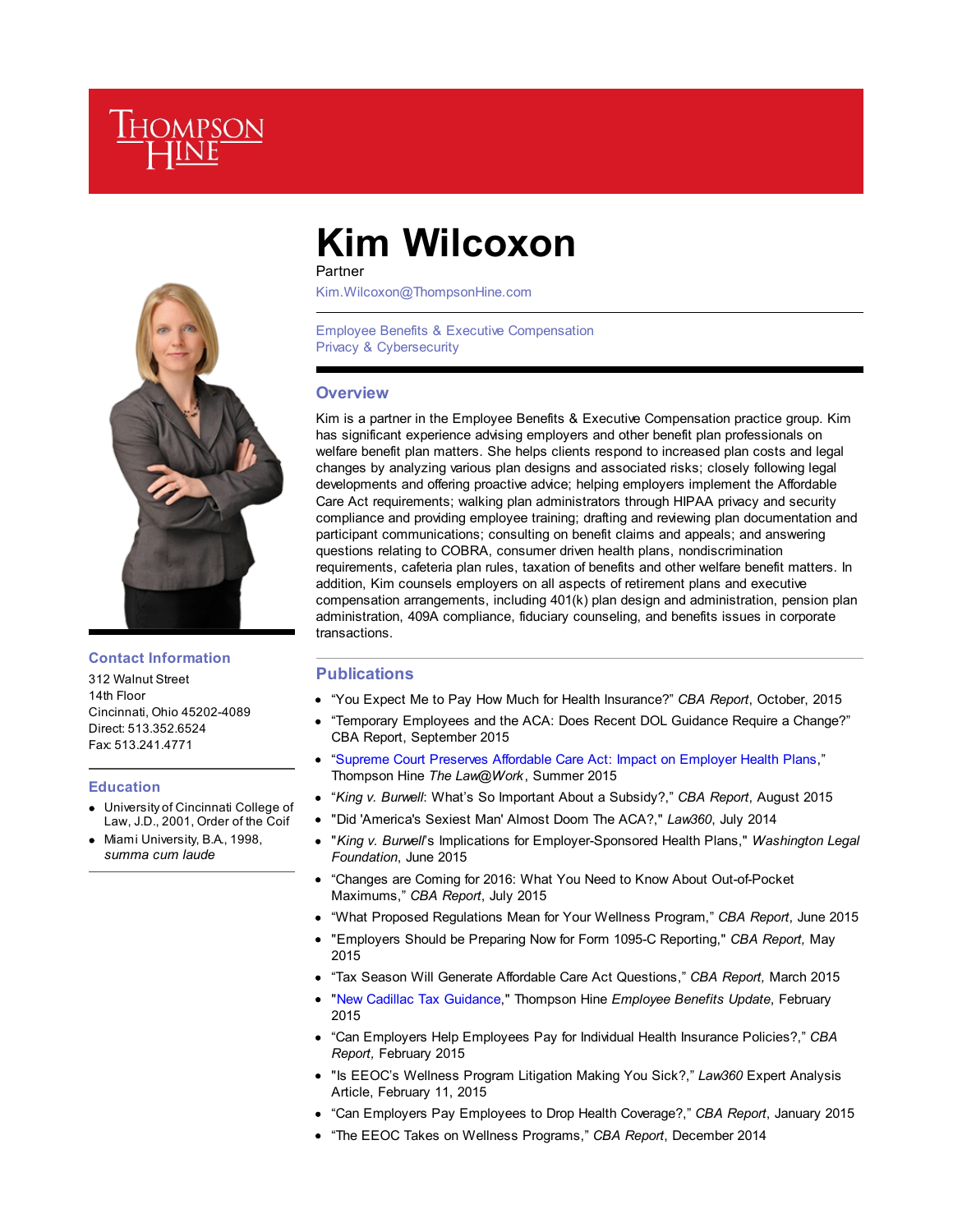- "ACA Reporting Food for Thought," *CBA Report,* November 2014
- "Decision Time: Will Acme Offer Health Coverage to More Employees in 2015?," *CBA Report,* October 2014
- "Understanding the Supreme Court's Hobby Lobby Decision," *CBA Report,* August 2014
- "Understanding the Supreme Court's Hobby Lobby Decision," Thompson Hine *Employee Benefits Update*, July 2014
- "Does the Affordable Care Act Penalize Employers that Use Temporary Employees?," *CBA Report,* July 2014
- "Amy's Choice Identifying Full-Time Employees Under the Affordable Care Act," *CBA Report*, June 2014
- "The Affordable Care Act's Employer Penalty: A Case Study," *CBA Report*, May 2014
- "Another PPACA Pay or Play Delay But Not for All," *CBA Report*, April 2014
- "Tax Advantages for Employer-Provided Health Care Come with a Catch," *CBA Report,* March 2014
- "Lawsuits Could Deny PPACA Subsidies to Ohio Residents," *CBA Report*, February 2014
- "Can I Change My Mind About Marketplace Coverage?," *CBA Report*, January 2014
- "Health Care Coverage for Spouses (if You Can Get It) May Cost You More," *CBA Report,* December 2013
- "Why it is Essential to Understand PPACA's Definitions of 'Essential'," *CBA Report*, November 2013
- "An Employer's Crash Course in Health Insurance Marketplaces," *CBA Report*, October 2013
- "PPACA: You Say There's a Delay?," *CBA Report*, September 2013
- "When Planning for PPACA, Don't Forget the Children," *CBA Report*, August 2013
- "PPACA's Impact on Wellness Programs," *CBA Report*, July 201
- "Frequently Asked Questions about PPACA and Temporary Employees," *CBA Report*, June 2013
- "Premium Tax Credits: Federal Subsidies for Individual Insurance," *CBA Report*, May 2013
- "Obamacare to Employers: Provide Health Coverage or Face a Penalty," *CBA Report*, April 2013
- "What the HEALTH is Going to Happen in 2014?," *CBA Report*, March 2013
- "How Does Today's Health Care Law Ruling Impact Insurance-Providing Employers? The Legal Pulse," Washington Legal Foundation blog post, June 2012
- "Recent Case Highlights ADA Issues with Wellness Programs," *CBA Report*, May 2011
- "First HIPAA Privacy Penalty Should Be a Wake-Up Call," *CBA Report*, April 2011
- "Health Care Reform Update Responding to Reform by Considering Self-Insurance," *CBA Report*, March 2011
- "Health Care Reform Update Is Health Care Reform Unconstitutional?," *CBA Report*, February 2011
- "Health Care Reform Update Changes Coming for Over-the-Counter Drugs," *CBA Report*, November 2010
- "Health Care Reform Update External Reviews of Benefit Claims Under Health Care Reform," *CBA Report*, October 2010
- "Health Care Reform Update Employers Must Take Second Look at Grandfathered Status," *CBA Report*, September 2010
- "The Lawyer Life: Achieving Work/Life Balance," *CBA Report*, March 2008
- "IRS Audits Focus on Executive Compensation," *Business Courier*, February 2005
- "Statutory Remedies for Judicial Torts: The Need for Wrongful Birth Legislation," *University of Cincinnati Law Review*, Spring 2001
- "Federal Protection From Bullies: *Williams v. General Motors Corp.*," *University of Cincinnati Law Review*, Summer 2000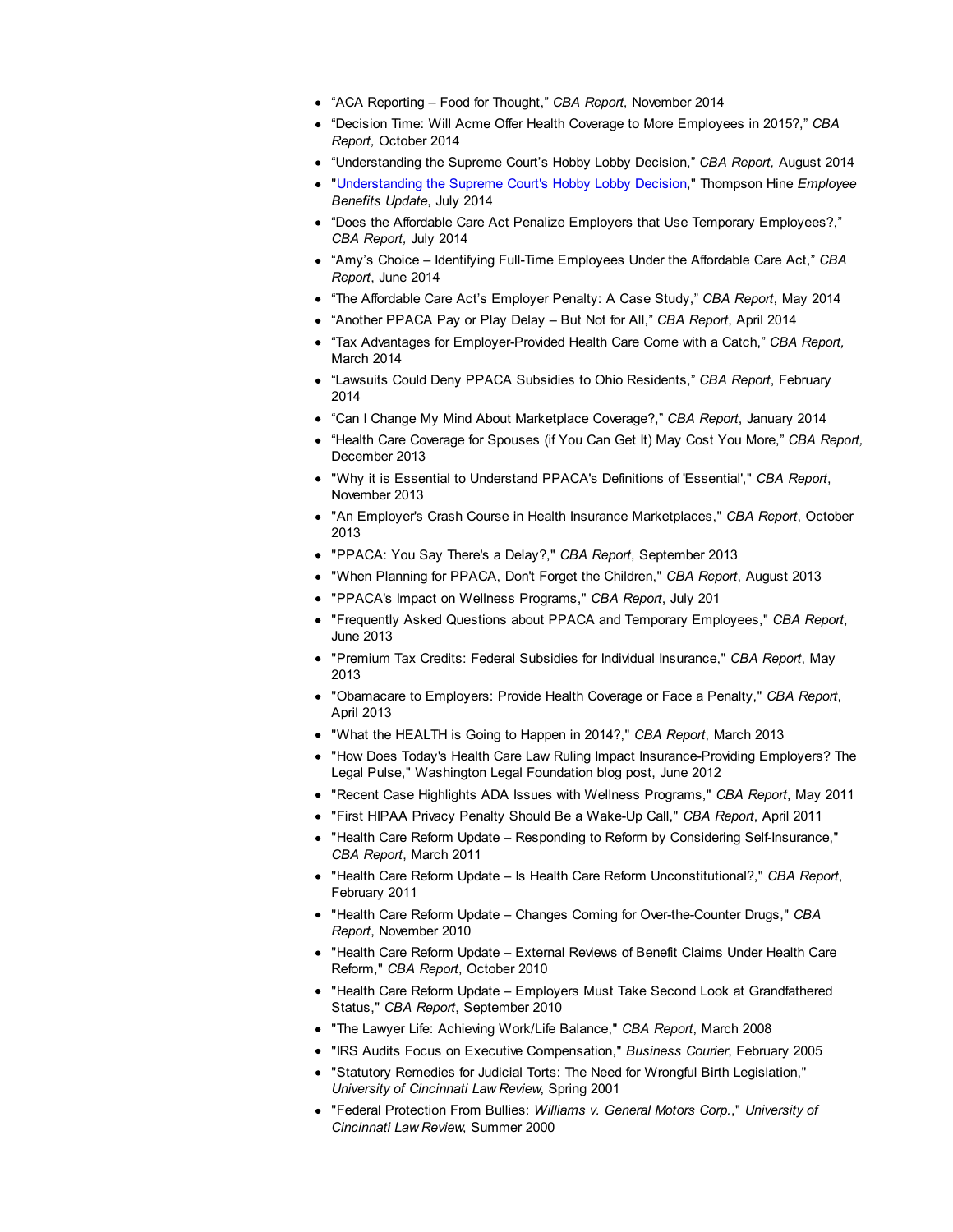## **Presentations**

- "The Affordable Care Act: Where Are We Now and Where Are We Going?" Northern Kentucky Bar Association Business and Tax Section Meeting, October 2015
- "The Affordable Care Act: Where Are We Now and Where Are We Going?" Worldwide Employee Benefits National Webinar, October 2015
- "Benefits Issues in the Headlines: Health Plan Update," Thompson Hine 2015 Employee Benefits and Executive Compensation Briefing, September 2015
- "Marriage Law and Your Business" (panelist), Northern Kentucky Chamber of Commerce Eggs 'N Issues event, August 2015
- "The Affordable Care Act: Where Are We Now and Where Are We Going?" Cincinnati Employee Benefits Conference, June 2015
- "Legal Aspects of Wellness Programs," Health Ohio Business Council presentation, May 2015
- "Welfare Plan Regulatory Update: Wellness Programs and Affordable Care Act Reporting," Worldwide Employee Benefits Network Cleveland Chapter Regulatory Update, March 2015
- "ICYMI: Recent Employee Benefits Legal Developments," Central Ohio ISCEBS Program, January 2015
- "Is Wellness Program Litigation Making You Sick?" HR Legal Lunches, January 2015
- "Benefit and Compensation Hot Topics" (facilitated roundtable discussion on the Affordable Care Act), Greater Cincinnati Compensation & Benefits Association Program, December 2014
- "Welfare Plans Grab Bag," Thompson Hine 2014 Employee Benefits and Executive Compensation Briefing, September 2014
- "Private Exchanges and the Defined Contribution Model," Cincinnati Employee Benefits Conference, June 2014
- "Help Your Clients be Prepared for a DOL Investigation Before it Happens," Greater Cincinnati Association of Health Underwriters meeting, April 2014.
- "Affordable Care Act Update," Thompson Hine 2013 Lawyers' Continuing Education Seminar, December 2013
- "Wellness Programs: Complying with the HIPAA Final Regulations on Nondiscriminatory Wellness Programs," Anthem Pathways to Health Seminar, October 2013
- "Peeling Back the Layers of Laws that Apply to Wellness Programs," HR Legal Lunches, September 2013
- "Peeling Back the Layers of Laws that Apply to Wellness Programs," Butler/Warren Society for Human Resource Management, August 2013
- "HIPAA Basics," Central Ohio Chapter ISCEBS Event, July 2013
- "Implementing the Affordable Care Act," Thompson Hine LLP 2013 Legal Update for HR Professionals, June 2013
- "Preparing for PPACA: A View from the Trenches," Cincinnati Employee Benefits Conference, June 2013
- "The Affordable Care Act: Understanding its Impact Now and in 2014," HR Legal Lunches, April 2013
- "So Much to Do and So Little Time: Health Plan Compliance Obligations for 2013," Thompson Hine LLP Employee Benefits Update, March 2013 (Cincinnati and Dayton), May 2013 (Atlanta)
- "Recent Developments in Health Care Benefits: Association of Corporate Counsel Breakfast Briefing," September 2012
- "Health Care Reform: What You Need to Know About Requirements for Employers and Potential Penalties," KnowLex Legal Education 2012 Employment Law Briefing: Factors Affecting Workplace Rights in a Digital Age, September 2012
- "The Supreme Court Health Care Decision: Impact on Group Health Plans and Employers," Strafford Webinar, July 2012
- "New Benefit Plan Disclosure Requirements," Louisville Area Chapter ISCEBS Meeting,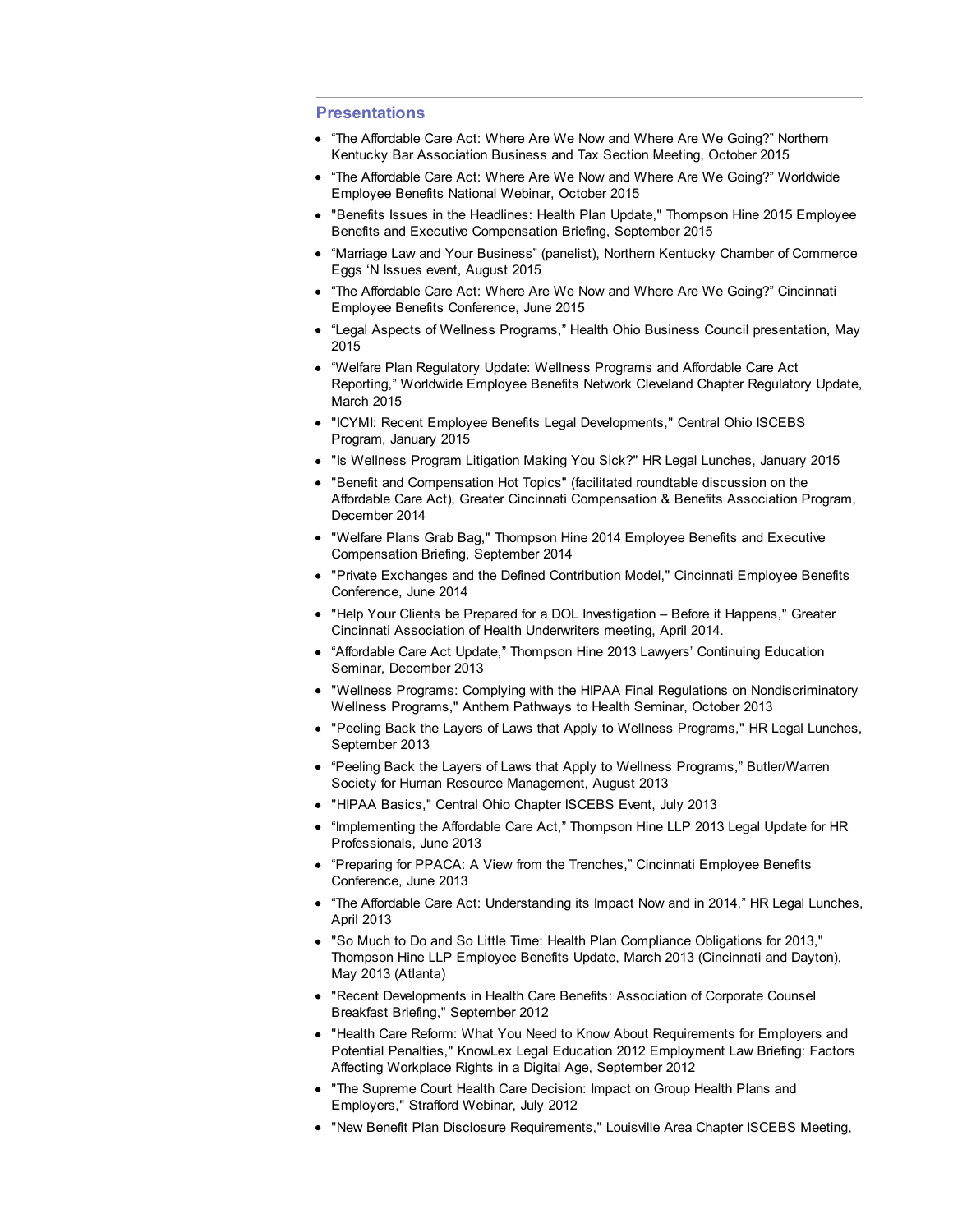July 2012

- "Employee Wellness Programs," Thompson Hine LLP 2012 Legal Update for HR Professionals, June 2012
- "Wellness Programs," Cincinnati Employee Benefits Conference, June 2012
- "PPACA Legal Update," Atlanta Bar Association Employee Benefits and Executive Compensation Committee Meeting, May 2012
- "Some Like it Hot! Hot Topics for Welfare Plans," Thompson Hine LLP Employee Benefits Update, April 2012
- "Emerging Issues in Privacy and Data Security: A 2012 Perspective," The Knowledge Congress Webcast Series, March 2012
- "Health Care Reform for the Tax Practitioner," Tax Executives Institute Meeting, February 2012
- "What the HEALTH is Happening to America?", American Society of Pension Professionals & Actuaries (ASPPA) Cincinnati Pension Conference, November 2011
- "Wellness Programs are Like Ogres (and Onions and Parfaits): Peeling Back the Layers of Laws that Apply to Wellness Programs," Greater Cincinnati Association of Health Underwriters Meeting; October 2011
- "Hot Topics in Employee Benefits Secrets for Successful Benefits Professionals," Central Ohio Chapter ISCEBS Event, September 2011
- "Wellness Programs," Cincinnati Bar Association Joint Employee Benefits and Corporate Committee Meeting, September 2011
- "Welfare Plan Traps for the Unwary," Thompson Hine LLP Employee Benefits Update, March 2011
- "Health Care Reform: Burdens and Opportunities," Health Action Council Ohio, October 2010
- "Health Care Reform: Myths and Misconceptions," Human Resources Association of Southwestern Ohio, October 2010
- "Avoiding the New Excise Tax Reporting Requirement," Thompson Hine LLP Employee Benefits Breakfast Briefing, April 2010
- "HRAs and Incentives: New Challenges to Established Practices," Health Action Council Ohio Webinar, March 2010
- "New HIPAA Privacy and Security Requirements," Thompson Hine LLP Employee Benefits Breakfast Briefing, April 2009
- "COBRA Subsidy," National Association of Professional Employer Organizations Webinar, February 2009
- "COBRA Subsidy," Health Action Council Ohio Webinar, February 2009
- "Proposed Cafeteria Plan Regulations," Thompson Hine LLP Employee Benefits Breakfast Briefing, April 2008
- "Employer Health Plans in 2006 and Beyond," Thompson Hine LLP Cincinnati Labor & Employment Seminar, May 2006
- **TExecutive Compensation The Cornerstone of Your Retirement," Thompson Hine LLP** Spotlight on Women Seminar, March 2006
- "HIPAA Privacy, Security and Portability," Employers Resource Association, September 2005
- "Employee Benefits Update: 2005 Highlights," Thompson Hine LLP Cleveland Labor and Employment Seminar, July 2005
- "Legal Challenges Shaping the Future Balance of Health Care," Ohio Association of Health Plans 2004 Convention and Trade Show, May 2004

# **Distinctions**

- Venue Magazine Great Leaders Under 40, 2015
- The Best Lawyers in America, 2013 to 2016
- Ohio Super Lawyers Rising Star, 2009, 2012 to 2015
- YWCA Academy of Career Women of Achievement Rising Star Award, 2005 to 2006